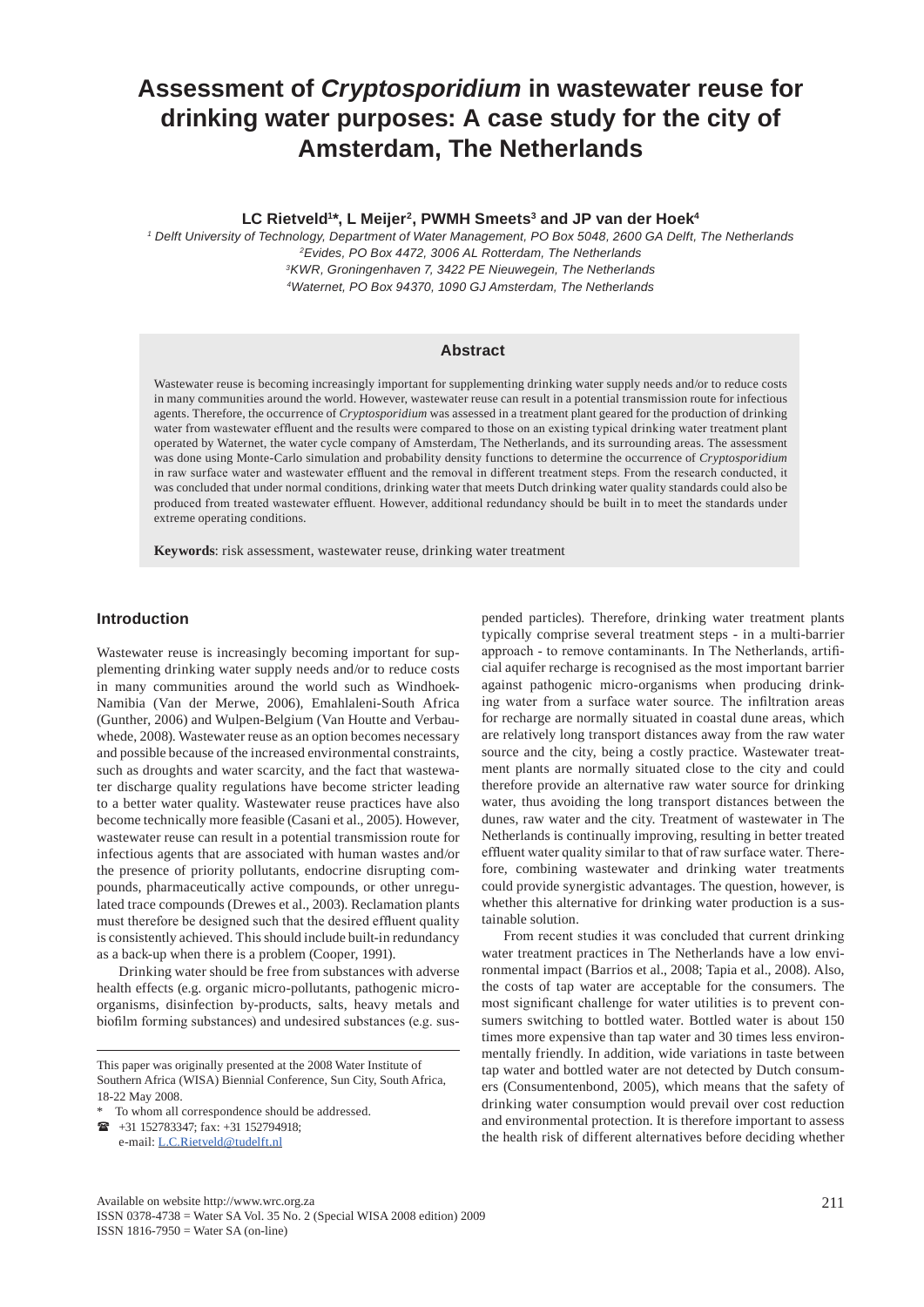to switch to treated wastewater effluent as a source for drinking water production.

One of the emerging contaminants is *Cryptosporidium. Cryptosporidium* is a protozoan parasite that has been responsible for a number of negative public health outbreaks of diarrhoea in humans that have occurred through public water supply systems (Craun et al., 1998; Hrudey and Hrudey, 2004). This was due in part to the high infectivity of *Cryptosporidium* as well as to the resistance of the protozoan parasite to chemical disinfection. Subsequent to these outbreaks many drinking water companies have begun to measure the concentration of *Cryptosporidium* in their sources. The Dutch drinking water legislation (Dutch Government, 2001) requires compliance with a health target of 1 infection per 10 000 persons per year. The average direct consumption of unheated drinking water in The Netherlands has been recorded to be 0.22 ℓ/person∙d (Roda Husman and Medema, 2004). Hence, only one infectious pathogen, i.e. *Cryptosporidium*, is allowed in the distribution of 812 m<sup>3</sup> of drinking water. Teunis et al. (1996) determined the relationship between the consumed dose of *Cryptosporidium* and the number of infections to be 0.004. To comply with the Dutch legislation, the yearly average *Cryptosporidium* concentration needs to be less than  $3.08 \times 10^{-4}$  oocysts/ $\ell$ .

This research project assessed the removal of *Cryptosporidium* when producing potable water from wastewater effluent in a treatment plant. The results were compared to the performance of a typical drinking water treatment plant, i.e Leiduin of Waternet, the water cycle company responsible for potable water provision to Amsterdam and its surrounding areas. The assessment was done using the Monte-Carlo simulation technique and probability density functions (PDF) to determine the occurrence of *Cryptosporidium* in raw water and the removal efficiencies of different treatment steps.

# **Methodology**

## **Monte-Carlo simulation and probability density functions**

The Monte Carlo method is just one of many methods for analyzing uncertainty propagation, where the goal is to determine how random variation affects the reliability of the system that is being modelled. Monte Carlo simulation is categorised as a sampling method because the inputs are randomly generated from probability distributions to simulate the process of sampling from an actual population.

The variation in the product water quality, i.e. concentration of *Cryptosporidium*, can be estimated when the stochastic distributions of the occurrence in the source and of the removal efficiency in treatment steps are known. The occurrence of the compounds in the product water was estimated stochastically using Monte-Carlo simulation. The Monte-Carlo simulation was programmed within the Statistics toolbox of Matlab™. Randomly, a large number of independent samples from the different stochastic distributions were taken and a PDF of the product water was composed.

The source water quality was well monitored and hence, available as datasets. These datasets were directly translated into a PDF. The gamma distribution was chosen in this study since it had been applied earlier by Haas et al. (1999). One of the characteristics of a gamma distribution is that it is not necessarily symmetric like a normal distribution. This characteristic enables a more accurate description of extremes in a dataset. The gamma distribution is represented by the formula:

$$
y = f(x | a, b) = \frac{1}{b^{a} \Gamma(a)} x^{a-1} e^{\frac{x}{b}}
$$

with the gamma function:

$$
\Gamma(a) = \int_0^\infty e^{-x} x^{a-1} dx
$$
  
where:

*a* and *b* are calibration parameters.

the mean of the gamma distribution is *a\*b* and the variance is  $a^*b^2$ 

The parameters *a* and *b* were calculated with the function 'gamfit' of Matlab™.

The PDFs of the removal efficiency of the different treatment steps were constructed with limited data. This was due to limited availability of data and the difficulty of detecting low concentrations of *Cryptosporidium*. For each individual treatment step the removal of *Cryptosporidium* was determined. The average and 'worst case' removal were estimated from literature and expert judgement. These data were then used to fit a beta distribution (Teunis et al., 1999). It was assumed that the 'worst case' removal had a likelihood of occurrence of 90%. The beta distribution needed the parameters *a* and *b* to describe the process. The beta distribution is represented by the formula:

$$
y = f(x | a,b) = \frac{1}{B(a,b)} x^{a-1} (1-x)^{b-1} I_{(0,1)}(x)
$$

where:

 $I_{(0,1)}(x)$  is the indicator function to keep the distribution within the interval of zero to one.

The mean of the beta distribution is  $a/(a+b)$  and the variance is:

$$
\frac{ab}{(a+b+1)(a+b)^2}
$$

### **The Leiduin surface water treatment plant, Waternet**

Waternet draws two thirds of its raw water from the Lekkanaal, a canal connected to the river Rhine, near Nieuwegein in the central region of The Netherlands. The raw water is pre-treated by means of coagulation, sedimentation and rapid sand filtration and pumped to the dune area. The dunes are then artificially recharged and the water is extracted about 3 months later from an open reservoir called 'Oranjekom' for post-treatment at Leiduin. This comprises aeration, rapid sand filtration, ozonation, softening, granular activated carbon filtration and slow sand filtration. The product water is distributed in the city of Amsterdam without the addition of chlorine for disinfection.

## **Scheme of possible water treatment plant for producing drinking water from treated wastewater effluent at Amsterdam-West**

In this study it was proposed to use treated effluent from the Amsterdam-West wastewater treatment plant for drinking water production. The proposed treatment scheme comprised pre-treatment by coagulation and flotation, followed by ultrafiltration, nitrification/denitrification in sand filters, ultraviolet/ hydrogen peroxide oxidation and disinfection, biological activated carbon filtration and ultrafiltration. A quarter of the flow was to be treated by reverse osmosis (RO) to reduce salt concentrations, typically found in treated wastewater effluent, and this step was placed after the first ultrafiltration step. The partial flows were thereafter to be mixed into the clear water tanks.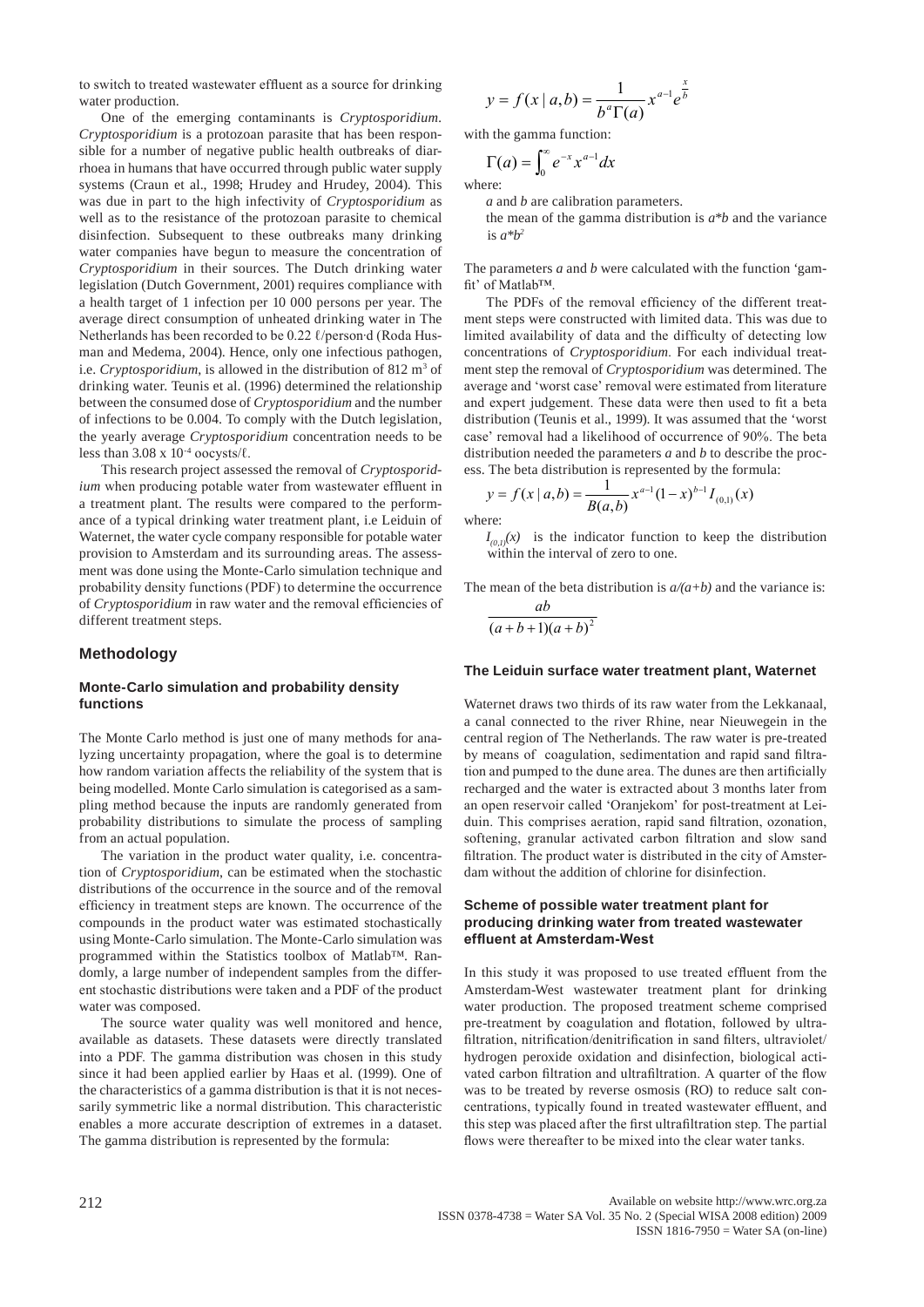| <b>TABLE 1</b><br>Decimal Elimination Capacities for Cryptosporidium of different treatment processes |                                                                 |                                           |                               |
|-------------------------------------------------------------------------------------------------------|-----------------------------------------------------------------|-------------------------------------------|-------------------------------|
| <b>Treatment process</b>                                                                              | Average con-<br>centration of<br>Cryptosporidium<br>(oocysts/l) | 90 <sup>th</sup> percentile<br>(ocysts/l) | Literature                    |
| Floc formation/floc removal                                                                           | 1.0                                                             | 0.4                                       | (Hijnen, 2004)                |
| Rapid sand filtration                                                                                 | 1.5                                                             | 1.0                                       | (Dullemont and Scholte, 2004) |
| Slow sand filtration                                                                                  | 2.0                                                             | 1.8                                       | (Dullemont and Scholte, 2004) |
| Ozonation                                                                                             | 1.0                                                             | 0.5                                       | (Dullemont and Scholte, 2004) |
| UV/Peroxide                                                                                           | 3.5                                                             | 3.0                                       | (Kruithof, 2005)              |
| Ultrafiltratie                                                                                        | 3.0                                                             | 2.5                                       | (USEPA, 2003)                 |
| Reverse osmosis                                                                                       | 3.5                                                             | 3                                         | (Haas and Trussel, 1998)      |

## **Decimal elimination capacities for the removal of**  *Cryptosporidium* **by different treatment steps**

Decimal elimination capacities (DEC) for the removal of *Cryptosporidium* by different treatment steps are given in Table 1.

# **Scenarios for the comparison of the 2 alternative raw water sources**

In addition to the analysis for normal operating conditions, 2 sets of scenarios were modelled in order to assess the robustness of the drinking water treatment processes to extreme conditions. These were:

- Scenario 1a: An increase in *Cryptosporidium* in the raw surface water of 'Oranjekom' to 11 oocysts/ℓ
- Scenario 1b: An increase in *Cryptosporidium* in the raw wastewater effluent to 100.000 oocysts/ℓ
- Scenario 2a: Failure of the most effective treatment step in the drinking water plant produced from surface water, i.e. the slow sand filtration step
- Scenario 2b: Failure of the most effective treatment step in the drinking water plant produced from treated wastewater effluent, i.e. the reverse osmosis step.

# **Results and discussion**

# **Probability density functions for raw water sources**

In the Lekkanaal the concentration of *Cryptosporidium* varied between 2 and 35 oocysts/ℓ. The dataset for *Cryptosporidium* in the source water of the post-treatment Leiduin consisted of 12 data points collected over 12 months. In 2 samples no *Cryptosporidium* was detected and these samples were given a value equal to the minimum detection limit of 2 oocysts/ℓ. The concentration of *Cryptosporidium* in the source water of the posttreatment was on average 0.3 oocysts/ℓ and the highest measured value of 1 oocyst/ℓ was set as the 90<sup>th</sup> percentile (Dullemont and Scholte, 2004). The dataset of the wastewater treatment plant effluent consisted of 29 data points and the concentration of *Cryptosporidium* varied between 2 and 1 350 oocysts/ℓ (Medema, 2001). Normally not all *Cryptosporidium* oocysts can be detected. Therefore a recovery percentage had to be adopted and the measured concentrations had to be compensated for the limitations of the detection method. Medema (2001) determined a recovery percentage of 27%. This percentage was also used in this study. Figure 1 displays the distribution of the collected data and the calibrated gamma distribution.



#### *Figure 1*

*Gamma distribution for the occurrence of Cryptosporidium in the source water of posttreatment Leiduin (left, based on 12 measurements, a=0.2 and b=1.43) and the wastewater treatment effluent (right, based on 29 measurements, a=0.2 and b=2234).*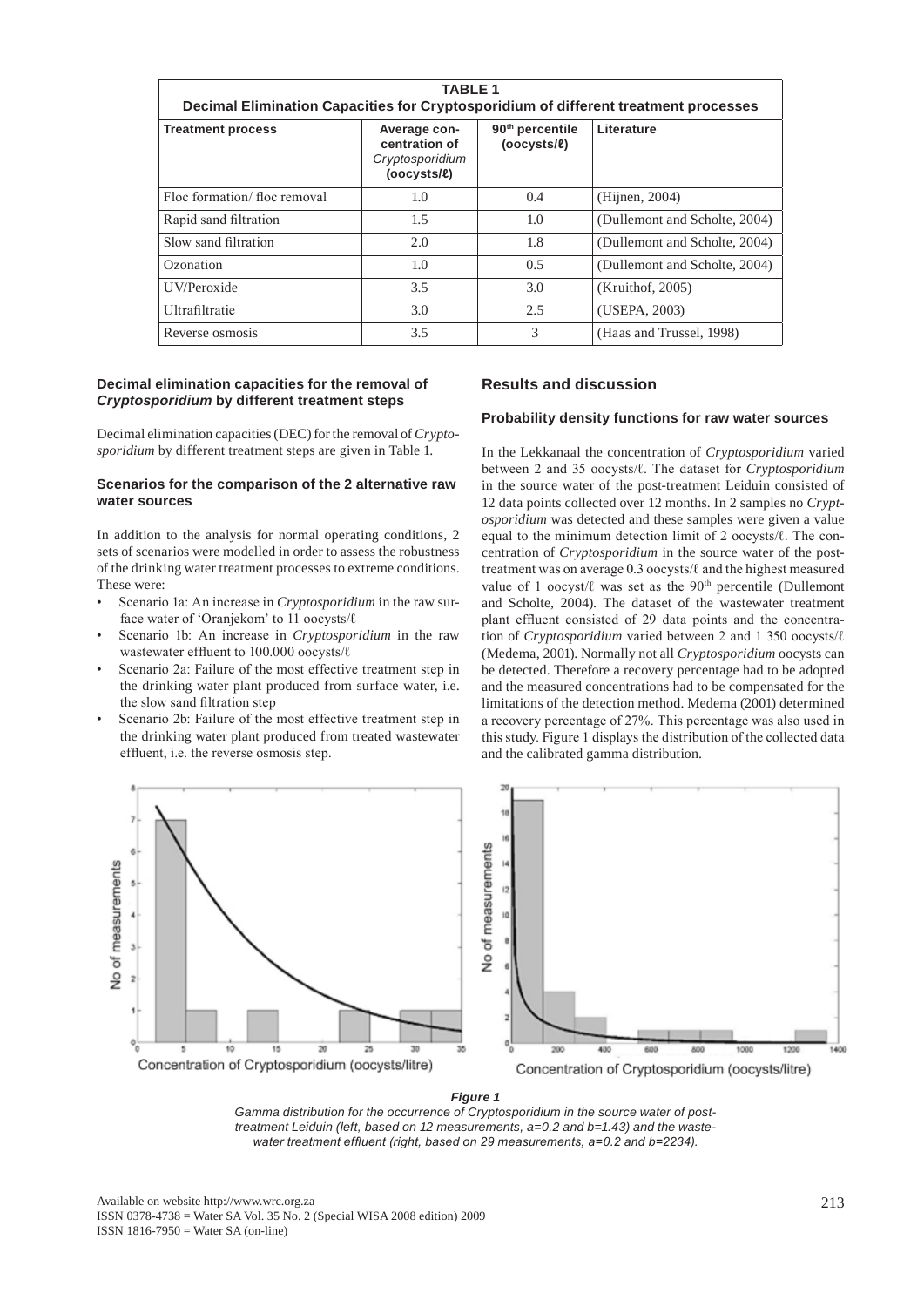

*Figure 2 Results of Monte-Carlo analysis of Leiduin post-treatment (the box indicates the 25-75% interval, the whisker gives the extremes and the bold line the median value)*



*Figure 3*

*Results of Monte-Carlo analysis on wastewater reuse alternative (the box indicates the 25-75% interval, the whisker gives the extremes and the bold line the median value)*



#### *Figure 4*

*Results of Monte-Carlo analysis on several scenarios; scenario 1a and 2a apply to the existing treatment plant Leiduin, while scenario 1b and 2b apply to the wastewater reuse alternative (the box indicates the 25-75% interval, the whisker gives the extremes and the bold line the median value)*

#### **Treatment plants functioning under normal conditions**

Figure 2 shows the results of the Monte-Carlo analysis for the *Cryptosporidium* concentrations at the post-treatment Leiduin. After treatment, the median concentration was 9.5 x 10-6 oocysts/ℓ. In 1% of the total number of random, independent samples from the dataset the concentration of *Cryptosporidium* after treatment exceeded the legal guideline of 3.08 x 10<sup>-4</sup> oocysts/ℓ.

When treated wastewater effluent was used as the raw water source for drinking water production, the median concentration of *Cryptosporidium* in drinking water was 3.3 x 10-5 oocysts/ℓ (Fig. 3). In this alternative, no additional removal credits were given to the nitrification/denitrification step and in 1.7% of the total number of random, independent samples from the dataset the concentration of *Cryptosporidium* after treatment exceeded the legal guideline limit of  $3.08 \times 10^{-4}$  oocysts/ $\ell$ . This could be explained by the variation of the influent concentration.

Both alternatives therefore gave an acceptable drinking water quality without excessive risks.

## **Treatment plants functioning under extreme operating conditions**

In Fig. 4 the effects of the extreme operating conditions are represented.

In extreme circumstances both the typical potable water treatment situation and the wastewater effluent reuse alternative were shown to be vulnerable. When the artificial aquifer recharge was by-passed or the concentration in 'Oranjekom' was comparable to the concentration in the Lekkanaal, on average, the legal maximum concentration was not reached. It became worse when the slow-sand filtration was not performing well under existing conditions. However, because of its robustness and years of operation, this is not likely to occur. For the wastewater reuse alternative for drinking water production the situation was also calculated to be unsatisfactory. On the one hand, extreme events in wastewater reuse were more pronounced when, e.g., an outbreak of Cryptosporidiosis would occur in the city under consideration and wastewater treatment would be hampered. On the other hand, the probability of failure of membrane filtration is relatively high. In order to avoid risks it was therefore found to be necessary to include extra redundancy in the system. This could be reached by avoiding open abstraction in the dune area for the existing situation and by including extra treatment steps in the scheme for the wastewater effluent reuse alternative, i.e. extra disinfection, membrane filtration or artificial aquifer recharge.

# **Conclusions**

In this research Monte Carlo analysis was done for the assessment of *Cryptosporidium* occurrence and removal in the existing drinking water treatment plant of Leiduin and in a proposed scheme for the reuse of wastewater effluent for drinking water purposes. It was concluded that in the normal situation both alternatives complied with Dutch water quality legislation. However, under extreme circumstances, i.e. increased *Cryptosporidium* concentrations and failure of treatment steps, the schemes did not comply. The situation was determined to be more critical in the case of wastewater reuse than for the existing scheme for drinking water production. It is proposed that treatment plants be equipped with additional redundancy to avoid health risks in extreme situations.